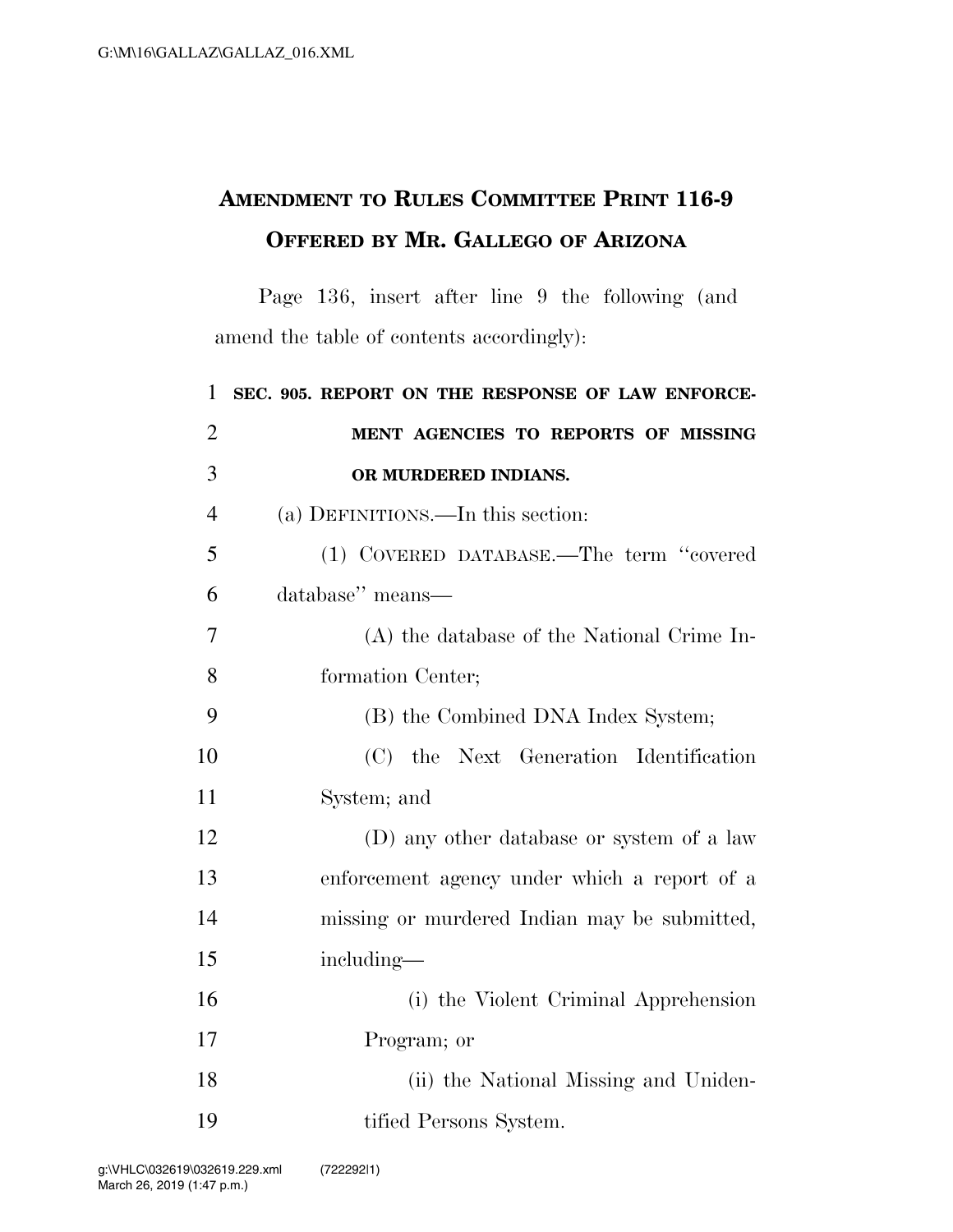| $\mathbf{1}$   | (2) INDIAN.—The term "Indian" has the mean-         |
|----------------|-----------------------------------------------------|
| $\overline{2}$ | ing given the term in section 4 of the Indian Self- |
| 3              | Determination and Education Assistance Act (25      |
| $\overline{4}$ | U.S.C. 5304).                                       |
| 5              | (3) INDIAN COUNTRY.—The term "Indian coun-          |
| 6              | try" has the meaning given the term in section 1151 |
| 7              | of title 18, United States Code.                    |
| 8              | (4) LAW ENFORCEMENT AGENCY.—The term                |
| 9              | "law enforcement agency" means a Federal, State,    |
| 10             | local, or Tribal law enforcement agency.            |
| 11             | (5) MISSING OR MURDERED INDIAN.—The term            |
| 12             | "missing or murdered Indian" means any Indian       |
| 13             | who is—                                             |
| 14             | (A) reported missing in Indian country or           |
| 15             | any other location; or                              |
| 16             | (B) murdered in Indian country or any               |
| 17             | other location.                                     |
| 18             | $(6)$ NOTIFICATION SYSTEM.—The term "notifi-        |
| 19             | cation system" means—                               |
| 20             | (A) the Criminal Justice Information Net-           |
| 21             | work;                                               |
| 22             | (B) the AMBER Alert communications                  |
| 23             | network established under subtitle A of title III   |
| 24             | of the PROTECT Act (34 U.S.C. 20501 et              |
| 25             | seq.); and                                          |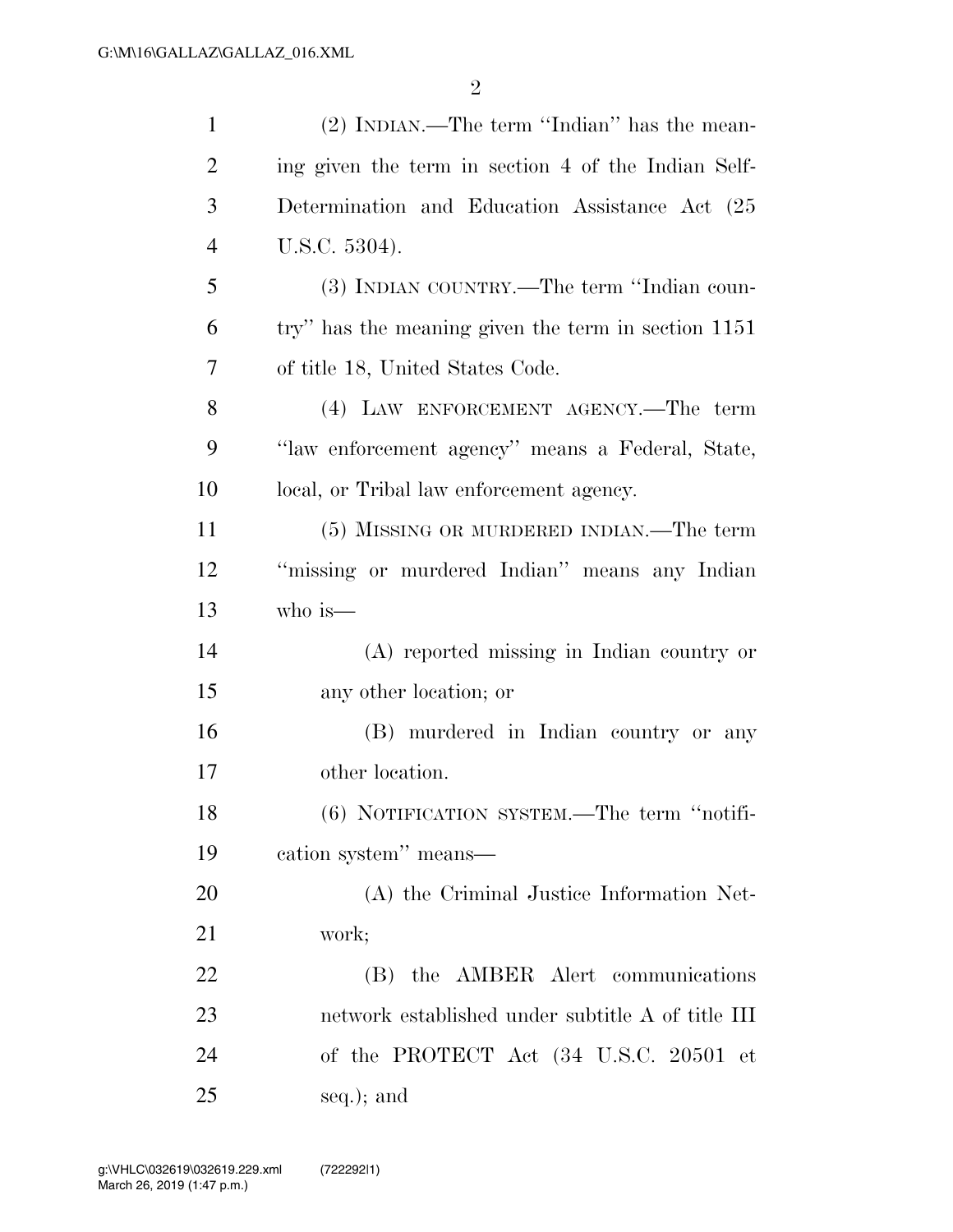(C) any other system or public notification

 system that relates to a report of a missing or murdered Indian, including any State, local, or Tribal notification system. (b) REPORT.—Not later than 1 year after the date of enactment of this section, the Comptroller General of the United States shall submit to the Committee on Indian Affairs of the Senate and the Committee on Natural Re- sources of the House of Representatives a comprehensive report that includes— (1) a review of — (A) each law enforcement agency that has jurisdiction over missing or murdered Indians and the basis for that jurisdiction; (B) the response procedures, with respect to a report of a missing or murdered Indian, of— (i) the Federal Bureau of Investiga-19 tion; (ii) the Bureau of Indian Affairs; and 21 (iii) any other Federal law enforce-ment agency responsible for responding to

 or investigating a report of a missing or murdered Indian;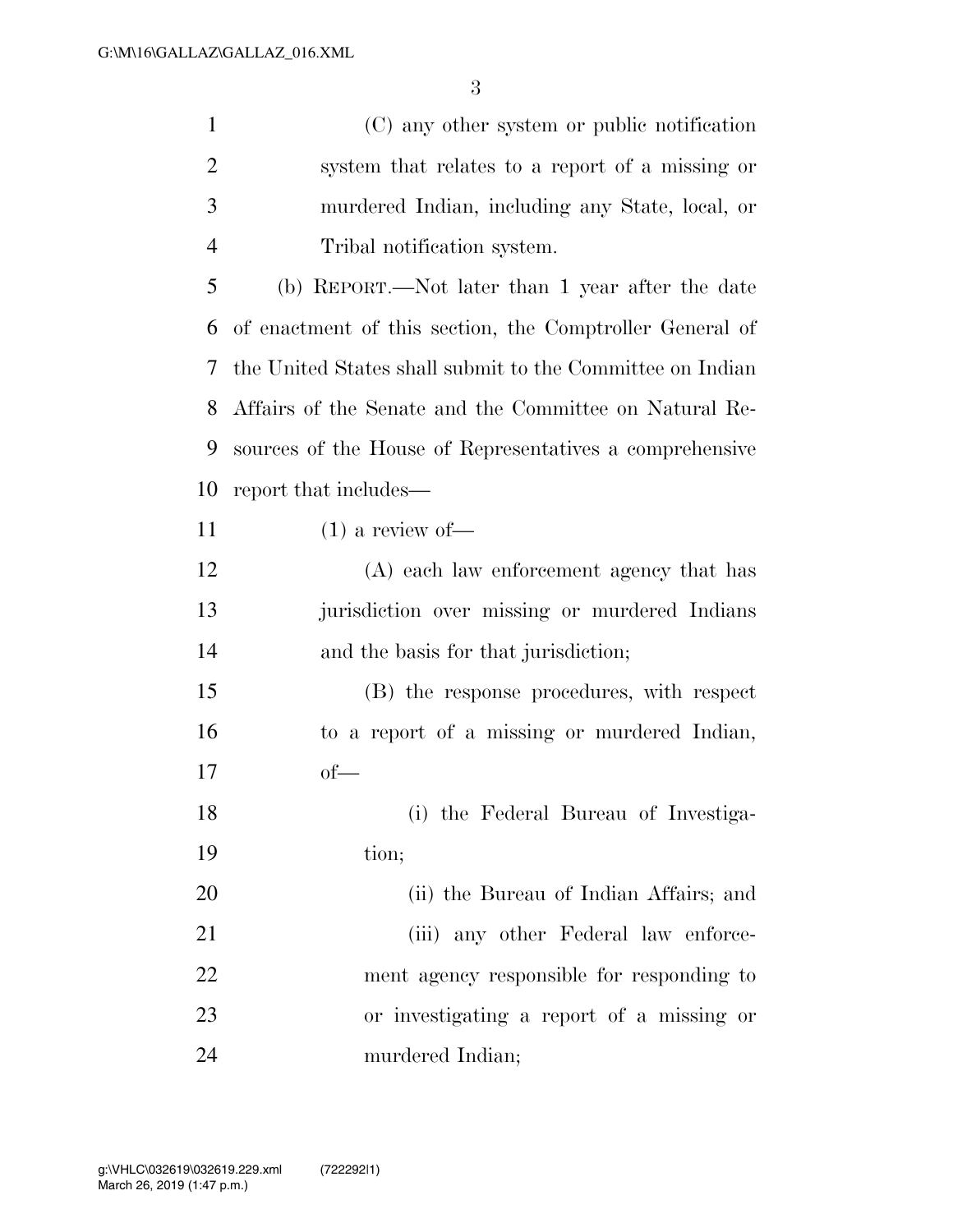| $\mathbf{1}$   | (C) each covered database and notification           |
|----------------|------------------------------------------------------|
| $\overline{2}$ | system;                                              |
| 3              | (D) Federal interagency cooperation and              |
| 4              | notification policies and procedures related to      |
| 5              | missing or murdered Indians;                         |
| 6              | (E) the requirements of each Federal law             |
| 7              | enforcement agency relating to notifying State,      |
| 8              | local, or Tribal law enforcement agencies after      |
| 9              | the Federal law enforcement agency receives a        |
| 10             | report of a missing or murdered Indian; and          |
| 11             | $(F)$ the public notification requirements of        |
| 12             | law enforcement agencies relating to missing or      |
| 13             | murdered Indians;                                    |
| 14             | (2) recommendations and best practices relating      |
| 15             | to improving cooperation between and response poli-  |
| 16             | cies of law enforcement agencies relating to missing |
| 17             | and murdered Indians; and                            |
| 18             | $(3)$ recommendations relating to-                   |
| 19             | (A) improving how—                                   |
| 20             | covered databases address<br>(i)<br>in-              |
| 21             | stances of missing or murdered Indians,              |
| 22             | including by improving access to, inte-              |
| 23             | grating, and improving the sharing of in-            |
| 24             | formation between covered databases; and             |